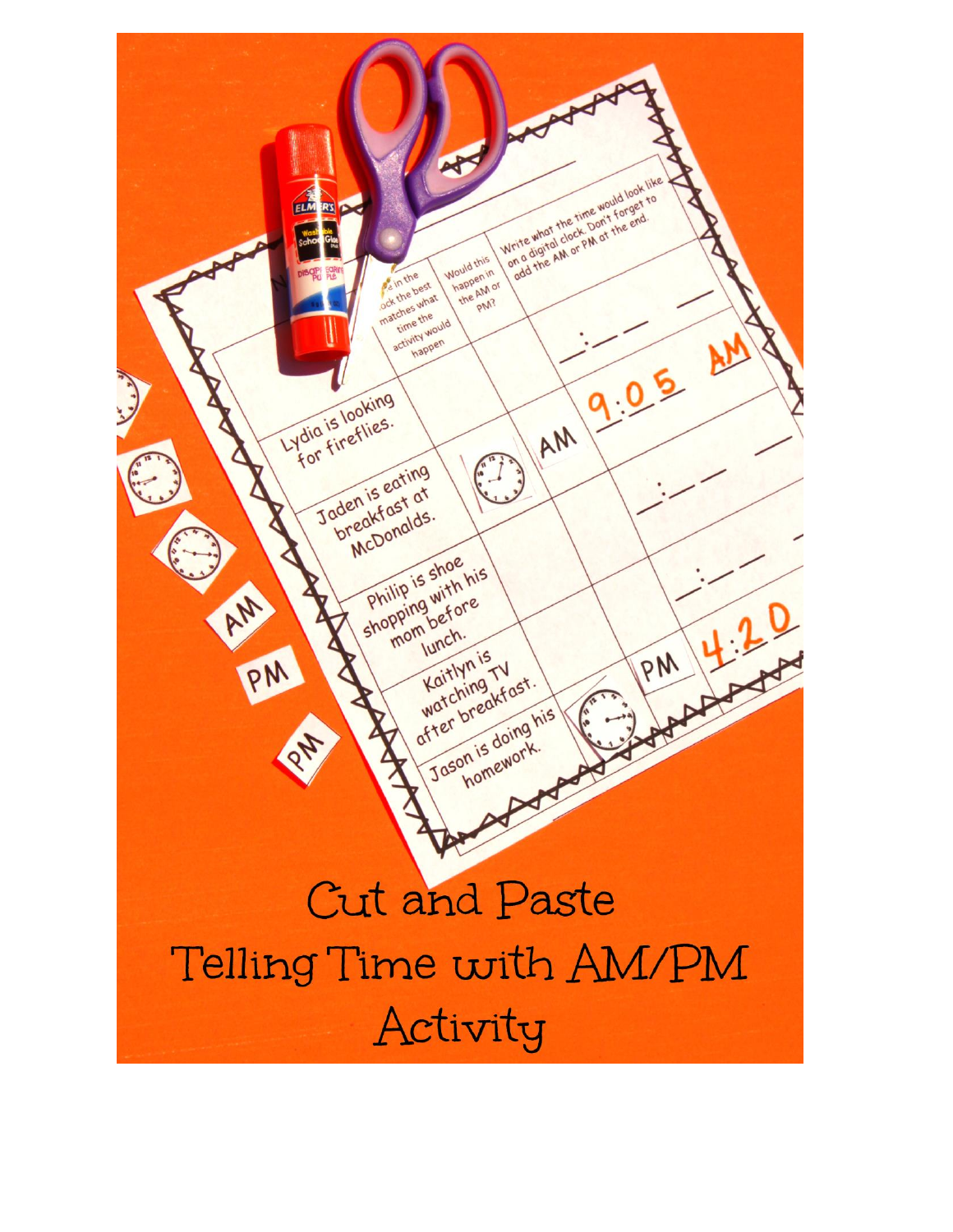• YOU MAY…

Print as many copies as you would like for your OWN personal use Save this file on YOUR computer Share on a blog, facebook page, ect as long as there is a direct link to You've Got This or TpT page.

• PLEASE DO NOT…

Make copies to give to your fellow teachers or friends. Please share the link with them so they can download their own personal copy.

Save to any file that can be accessed by anyone besides you. This includes dropbox, 4shared, facebook groups, shared drives, ect

E-mail just the PDF

Claim this printable as your own

Post just the PDF on your blog, facebook page, ect Sell or profit in any way from the PDF

Clip art by Zip A Dee, Doo Dah Designs and [Catherine S](https://www.teacherspayteachers.com/Store/Graphics-By-Catherine-S)



## Check out You've [Got This](http://youvegotthismath.com/) for FREE activities and printables.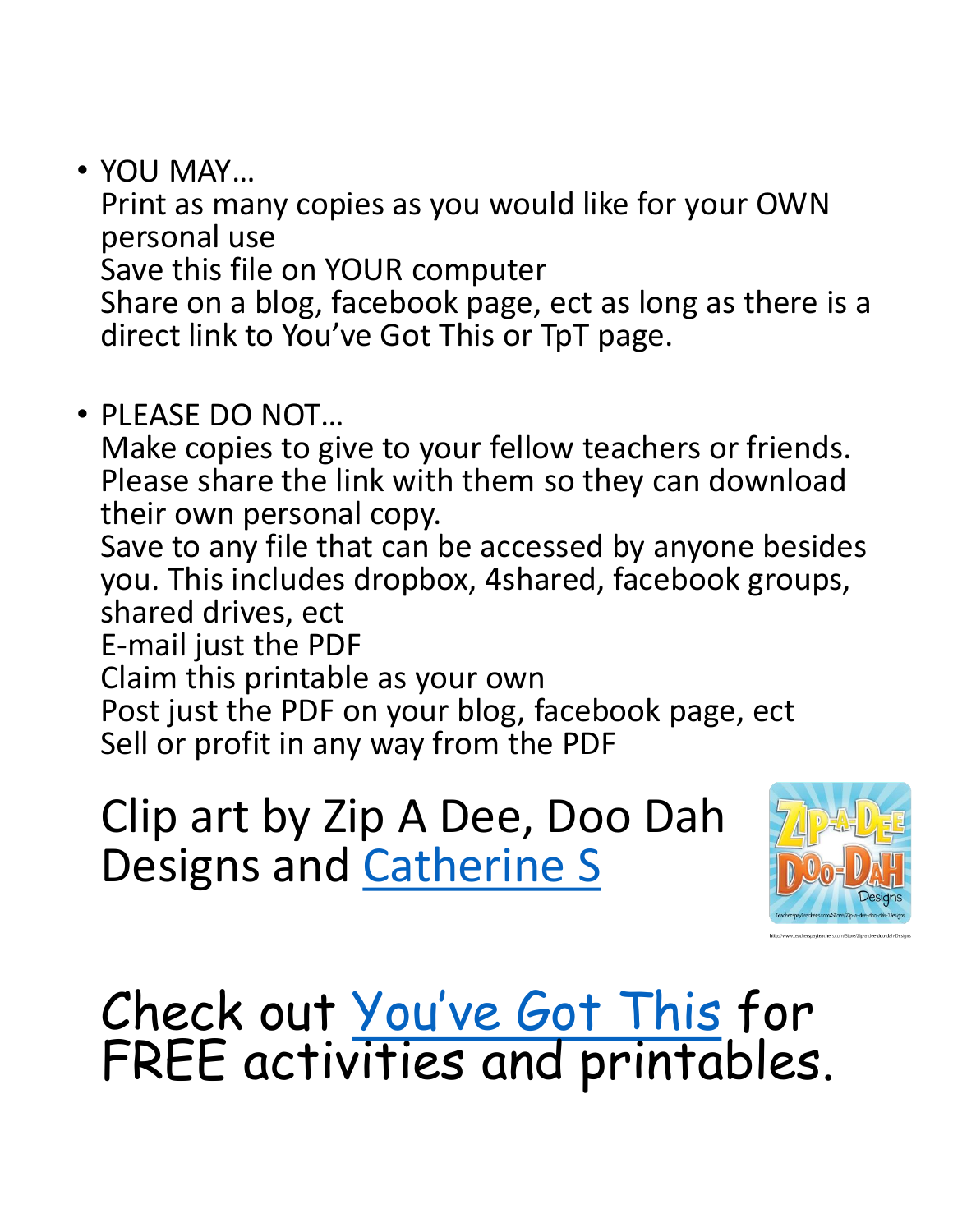|                                                      | Glue in the<br>clock that best<br>matches what<br>time the<br>activity would<br>happen | Would this<br>happen in<br>the AM or<br>PM? | Write what the time would look like<br>on a digital clock. Don't forget to<br>add the AM or PM at the end. |
|------------------------------------------------------|----------------------------------------------------------------------------------------|---------------------------------------------|------------------------------------------------------------------------------------------------------------|
| Susan is eating<br>breakfast                         |                                                                                        |                                             |                                                                                                            |
| Juliana is going<br>to bed                           |                                                                                        |                                             |                                                                                                            |
| John washes his<br>dog every<br>Saturday<br>morning. |                                                                                        |                                             |                                                                                                            |
| Sam has soccer<br>practice in the<br>evening         |                                                                                        |                                             |                                                                                                            |
| Bill is coming<br>home from<br>School                |                                                                                        |                                             |                                                                                                            |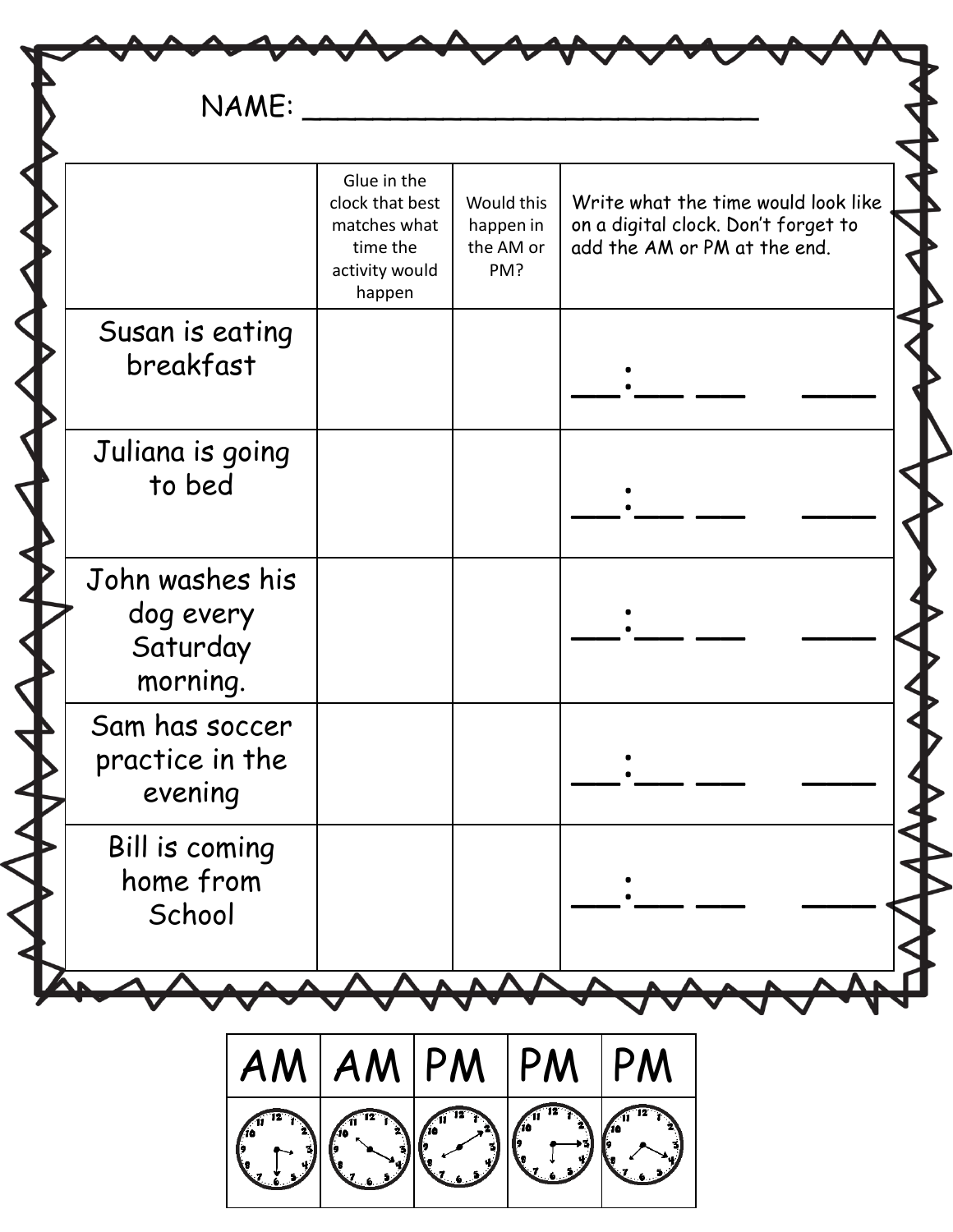| A baby takes his<br>afternoon nap<br>Nathan is riding<br>his bike after<br>school.<br>Ella is reading a<br>book before bed.<br>Bryce is playing at<br>the park on<br>Saturday morning.<br>Caden is making<br>his bed. | Glue in the<br>clock that best<br>matches what<br>time the<br>activity would<br>happen | Would this<br>happen in<br>the AM or<br>PM? | Write what the time would look like<br>on a digital clock. Don't forget to<br>add the AM or PM at the end. |
|-----------------------------------------------------------------------------------------------------------------------------------------------------------------------------------------------------------------------|----------------------------------------------------------------------------------------|---------------------------------------------|------------------------------------------------------------------------------------------------------------|
|                                                                                                                                                                                                                       |                                                                                        |                                             |                                                                                                            |
|                                                                                                                                                                                                                       |                                                                                        |                                             |                                                                                                            |
|                                                                                                                                                                                                                       |                                                                                        |                                             |                                                                                                            |
|                                                                                                                                                                                                                       |                                                                                        |                                             |                                                                                                            |
|                                                                                                                                                                                                                       |                                                                                        |                                             |                                                                                                            |